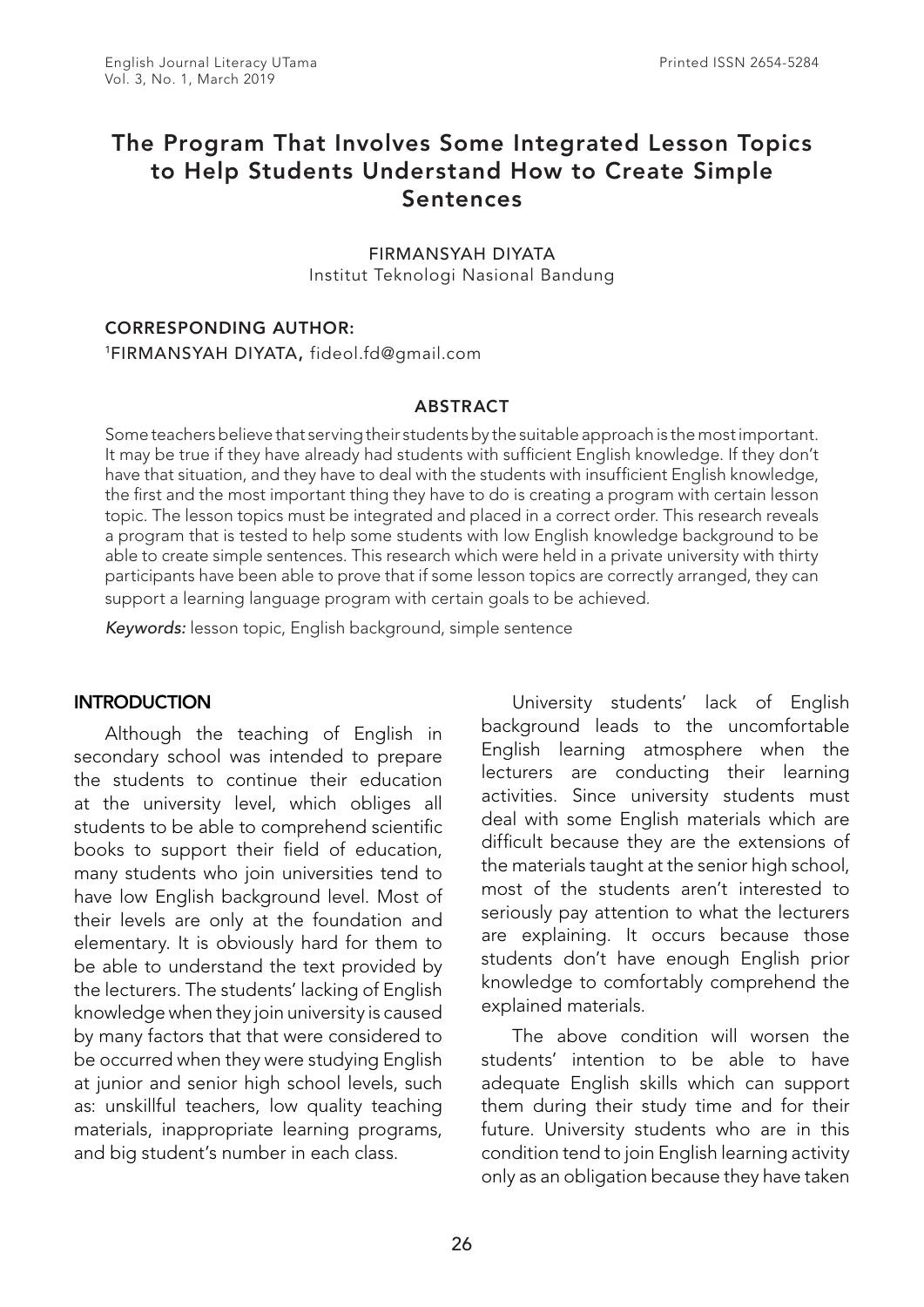it on their semester credit. They don't have both intrinsic and extrinsic motivations that are related to the reason why they join the lesson. The worst, the students have traumatic feeling toward English subject and avoid dealing with any situations that involve English skills to be conducted when they are at the university and after they leave university.

# Teacher Needs to Create an Effective English Learning Program

Generally, a person's English ability is leveled by three levels: elementary, intermediate and advance. Elementary is a level where the students are considered to have low ability in English. Intermediate is a level to consider that the students have average skill in English. Students who have high English skill is considered to be at Advance level. This leveling shows us that someone's English skill is not related to a person's age or education level. We can't directly measure that someone who has been at the university level must have better English skill than a junior or senior high school student. If a junior high school student is at the intermediate level, he must have better English skill than a university student who is only at the elementary level. This case reveals that students who join university can't be automatically considered to have a high level of English skill because they are university students now. Unfortunately, based on the diagnostic tests that were held at Institut Teknologi Nasional Bandung from 2008 to 20016, ninety percent students who join have only elementary English skill.

The real condition that is faced by lecturers who have students with low level English skill, becomes a problem for them to deliver English materials with high difficulty level. The problem then becomes worse when the aim of the lesson is to make students be able to read textbook which have high difficulty to be comprehended.

To make learning English becomes a valuable experience, it is obliged for the

students to learn English based on their level. To create comfortable English learning, teacher must have the students that have same level English background. The same level English background that each student has, will help the teacher to create suitable program for them.

The problem arises when the students who join the class are in different levels. It is hard for the teacher to create the suitable program to develop students' English skills. The various students' English levels will lead to different comprehension toward the explained materials. Some students will easily understand to the materials given, and some other feel on the other hand. This unbalance situation will create uncomfortable learning atmosphere. In order to solve the problem arises because of the described situation, the teacher must create a suitable English program which consists of some integrated lesson topics.

In universities, most students who join have insufficient knowledge of English (Huda, 1999). Unfortunately, many universities facilitate their students in English learning by using difficult advance texts to be comprehended. This situation obviously makes the students feel uninterested to join English subject.

Actually, the similar background of most students at the universities will be an advantage for those universities to create a program that will help their students to understand English step by step easily from very basic materials.

# Learning Components

The core of learning is curriculum. Curriculum is perceived as a plan for the learning experiences that young person encounter under the direction of the school and its purpose is to provide a vehicle for ordering and directing these experiences (Oliva, 1992). It can be inferred that all school educators must use curriculum as their main guidance to facilitate students to develop their knowledge and skills. According to Sanjaya (2008), some components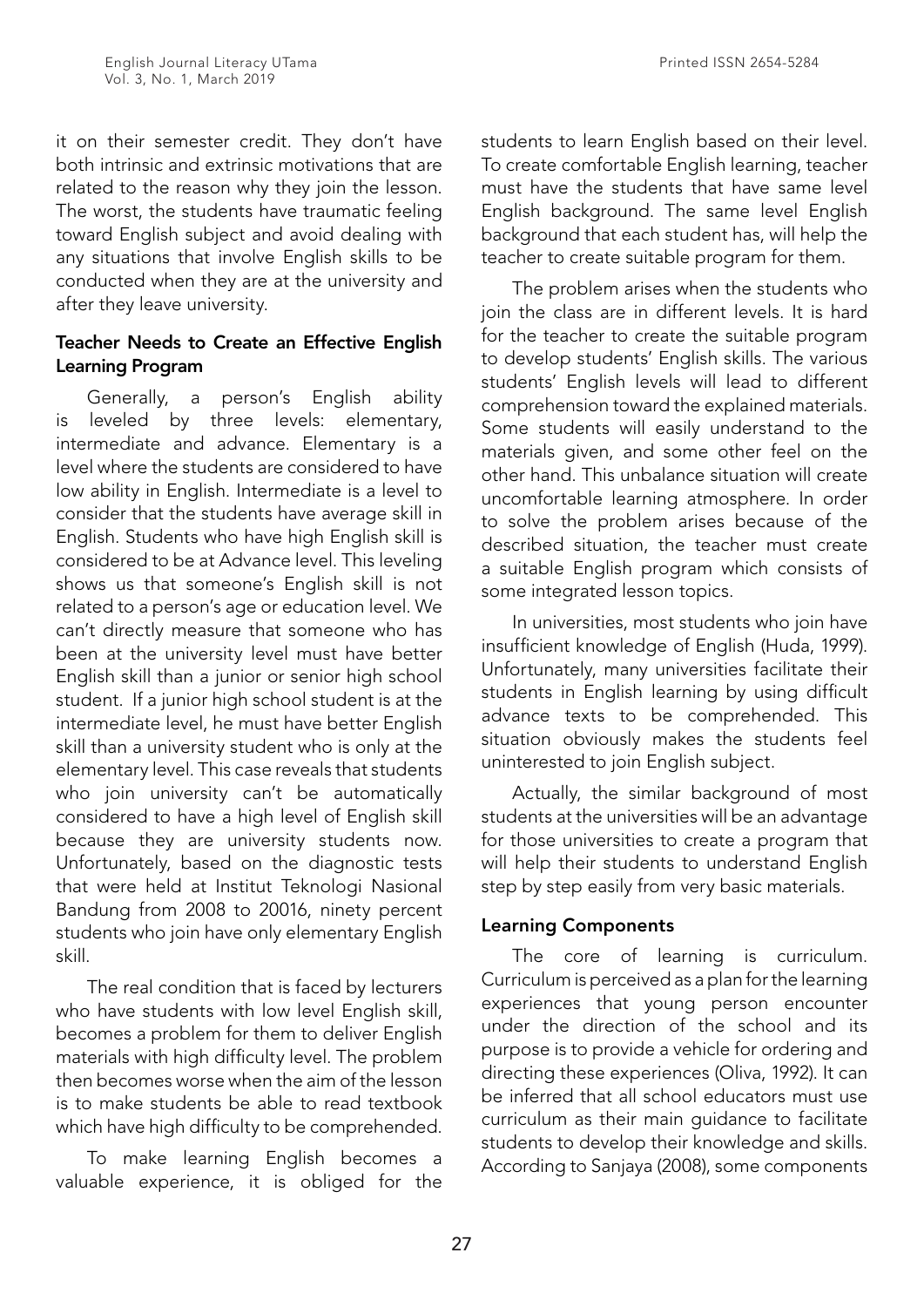create curriculum system. Those components are: aim, content, method and evaluation. All the components show us that they actually represent the components of a learning process circle.

Before a learning process is conducted, it needs an aim to be referred. The aim becomes teachers' guideline to help them stay focus to create and run the available topics which are considered to be step by step event to be held in order to achieve the aim. The content is represented by the syllabus which is arranged based on the mind mapping of some integrated lesson topics. Method is defined as the approach that the teachers must conduct when they are delivering lesson materials. There are some methods that can be applied in learning English. Method is a factor that can be an instrument of measurement whether the teacher can conduct the lesson well or not. Finally, all the learning process is ended by doing evaluation. Evaluation is the process of gathering information in order to determine the extent to which a language programs meet its goal (Maley, 2003). The evaluation is conducted to measure how effective students' achievement to the goal of the lesson.

Since teachers believe that their performance is valued based on the way they conduct the lesson materials, most of them think more on what method they must conduct when they teach. (Brown, 1994) described a method as assumptions, beliefs and theories about the nature of language and language learning. It can be inferred that most of the teachers think that the way of delivering the lesson and how to help their students understand the materials are the most important way. For the teachers who already have the students with sufficient English background that idea may be true. But, for those who must teach the students with insufficient English background, the idea

seems not quite right.

The best way to create students' interest in learning English for a whole semester is by growing their intrinsic motivation. (Deci, 1975) defines intrinsic motivation as an intention to master a knowledge because somebody thinks that the knowledge is important for him and mastering it will make him be satisfied. In this case, students who have intrinsic motivation will be good learners because they feel comfortable to learn the given materials.

In order to create students' intrinsic motivation, an approach is not the first thing to be thought over by the teacher. The teacher must firstly develop a suitable program which not only can be used to achieve the goal of the lesson, but also can represent student English background. A program is a plan that has learning objectives and goals. According to Ornstein (1990) a program objective is a stated goal that is written at the subject and grade level. Referring to the objective, then the learning contents are arranged. The learning content is defined as the lesson topics. They must be arranged wisely. The teacher must be able to develop the lesson topics from some which can be used as foundation to the ones that are hard but possible to be learnt because the students have already learnt the foundation to understand them.

To develop the materials for each meeting, the teacher can refer the lesson topics which have been provided in the program. According to (Harmer, 2007), materials are designed to enable students to develop specific receptive skill. It means that to help students to be able to understand the delivered lesson, teacher must be able to create or choose the suitable materials that support each lesson topic. Dick and Carey (2001) consider good materials as those that can permit the students learn the new information and skills without any intervention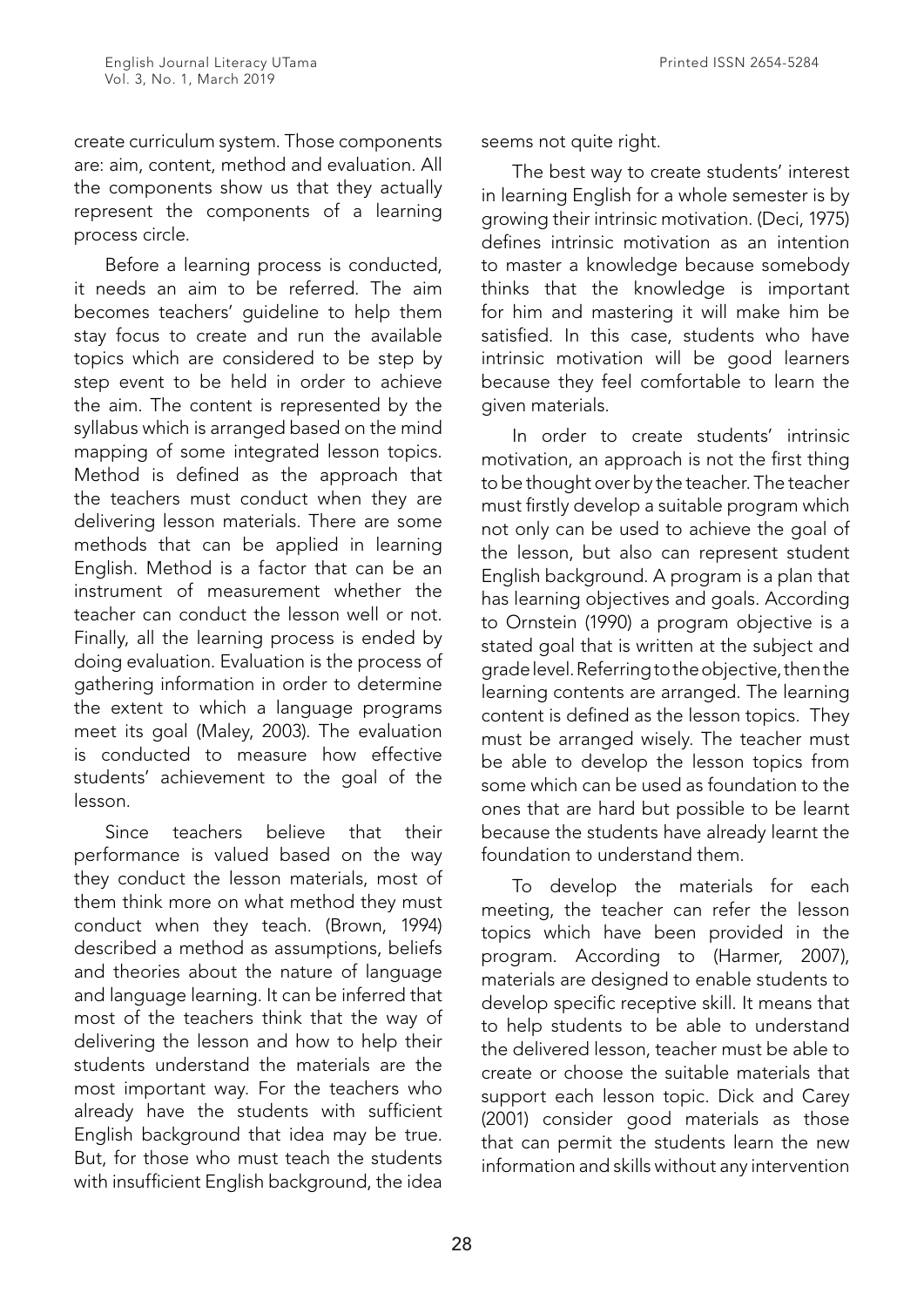from the instructor and fellow students. The description of the good materials reveals that the materials which can significantly support each lesson topic must be developed by the teacher with the intention not only to support the explanation of the lesson, but it also can facilitate the students to do the tasks individually. Individual practice can be an instrument for the students to measure how far they have acquired the being given lesson topic.

After the teachers fulfil all the components above, they are expected to be able to start a complete integrated program to facilitate their students in a semester. The suitable program is the most important foundation that builds a comfortable atmosphere in a learning process. This comfortable atmosphere will significantly help students to enjoy the learning process that helps them comprehend the materials given by the teachers optimally.

#### **METHOD**

The research was initiated by creating its goal. Its goal is to help students with low English level to be able to create simple sentences. The students who are considered to be the ones who have low English background are those who are at the level of foundation or elementary.

After The goal of the research was set, the writer then decides the most suitable research method to be conducted in order to gain the data and find out the result. Since the research tries to test a product, and its final result is producing a program, the writer decided to apply research and development method. Research and Development method in this research is conducted based on Dick and Carey's description. Their description is begun by deciding the goal and ended with a new product that has been put into trial and error beforehand.

Based on the aim of the research, the writer then took some steps from Dick and Carey's idea in their research development to be implemented in his plan related to what he would do to investigate necessary items in order to acquire important data to promote a program that is suitable to help students who have lack background of English skill to be able to create simple sentences.

In his plan the writer put integrated steps as follows:

- 1. Setting a goal
- 2. Creating a program
- 3. Developing materials
- 4. Selecting research participants
- 5. Testing the program
- 6. Acquiring feedbacks about the program
- 7. Reviewing the feedbacks for the program
- 8. Publishing the final program based on the feedbacks

Since the goal had been set, the writer then created the program to be conducted. The program that the writer would like to be implemented was a program that in his consideration could help students with low background of English skills create simple sentence. The simple sentence in this case is defined as the sentence which consists of subject, predicate, object and adverb or two sentences that are combined by a conjunction. Based on his opinion, the writer formed a program with the following lesson topics:

- 1. Noun
- 2. Pronoun
- 3. Verb 'be'
- 4. Comparison
- 5. The tenses
- 6. Modals
- 7. Passive Voice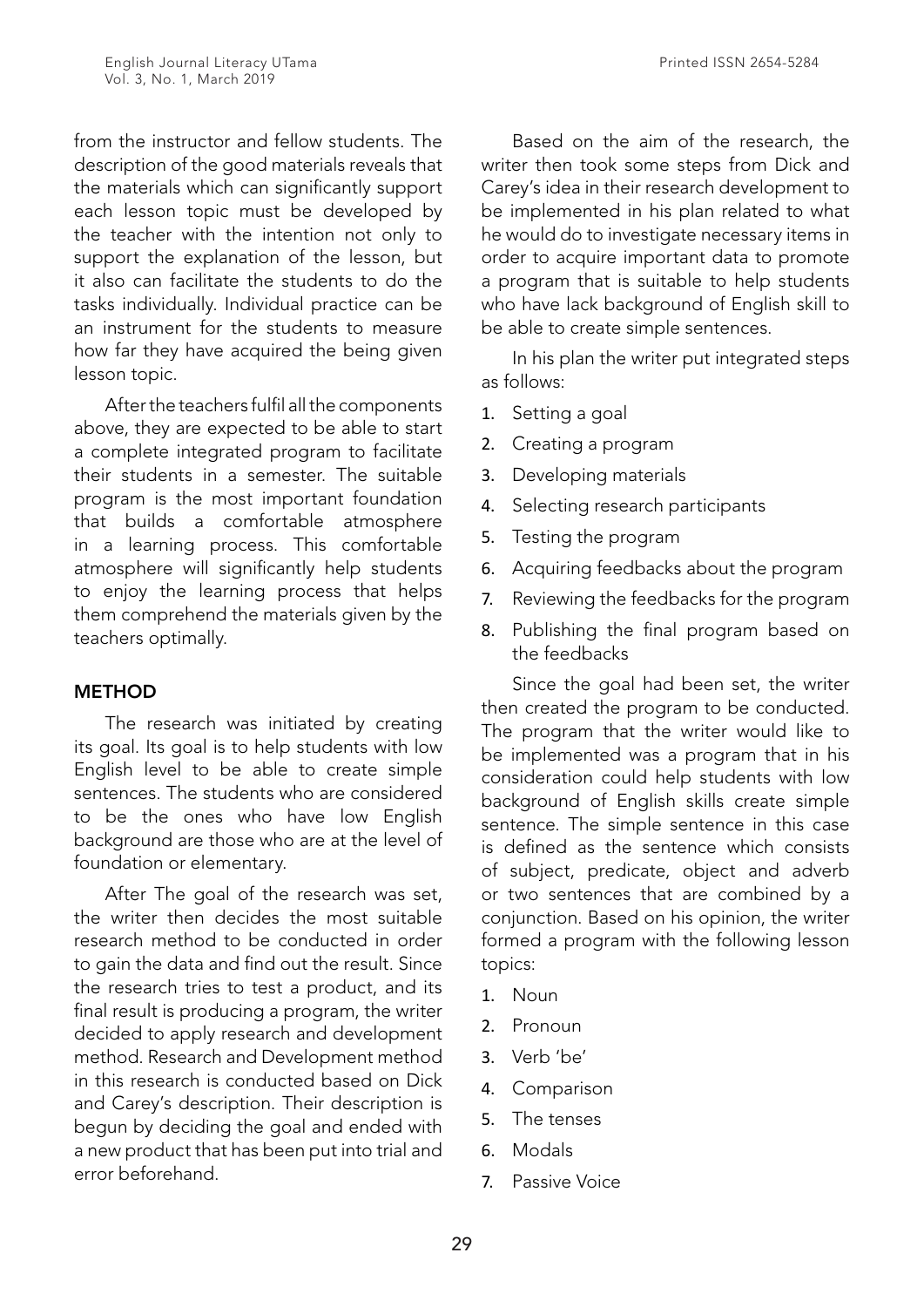## 8. Conjunctions

## 9. Adjective Clause

The writer supposed to promote those lesson topics because he thought that they were integrated basic knowledge for students with low English background to be acquired in order to be able to create sentences with simple part of speech.

After the integrated topics were selected in his program design, the writer created the complete program as follows:

| MEET-<br><b>INGS</b> | <b>TOPICS</b>                                   | <b>SUB TOPICS</b>                                                                                                           |
|----------------------|-------------------------------------------------|-----------------------------------------------------------------------------------------------------------------------------|
| 1                    | Introduction                                    | Explaining things that related to the lesson                                                                                |
| 2                    | Nouns & Pro-<br>nouns                           | • Countable & Uncountable Nouns<br>• The Pronouns in English                                                                |
| 3                    | Verb Be                                         | • Verb Be<br>• Verb be with adjectives, noun & Preposition                                                                  |
| 4                    | Comparison                                      | Similarity, Comparative & Superlative                                                                                       |
| 5                    | TEST <sub>1</sub>                               | Reviewing sentences with verb be                                                                                            |
| 6                    | Present Contin-<br>uous Tense                   | • The Forms of Present Continuous Tense<br>• The functions of Present Continuous Tense                                      |
| 7                    | Simple Present<br>Tense (1)                     | . The Forms of Affirmative Simple Present Tense<br>. The Functions of Simple Present Tense                                  |
| 8                    | Simple Present<br>Tense (2)                     | • The Forms of Negative and Interrogative Simple Present Tense                                                              |
| 9                    | TEST <sub>2</sub>                               | Reviewing present continuous and simple present tense                                                                       |
| 10                   | Past Tense (1)                                  | • The Forms of Past Tense<br>• The Functions of Past Tense                                                                  |
| 11                   | Past Tense with<br>Past Continuous<br>Tense (2) | • The Forms of Past Continuous Tense<br>. The Functions of Past Continuous Tense<br>• Past Tense with Past Continuous Tense |
| 12                   | <b>Present Perfect</b><br>Tense                 | • The Forms of Present Perfect Tense<br>• The Functions of Present Perfect Tense                                            |
| 13                   | <b>Future Tense</b>                             | • The Forms of Future Tense<br>. The differences of Will and Going To                                                       |
| 14                   | All Tense Review                                | Practicing all tenses                                                                                                       |
| 15                   | TEST <sub>2</sub>                               | Reviewing all acquired tenses                                                                                               |
| 16                   | Modals                                          | - Explaining the Functions of Modals                                                                                        |
| 17                   | Passive Voice I                                 | - Explaining Passive Voice for: Present Continuous Tense & Simple Present<br>Tense                                          |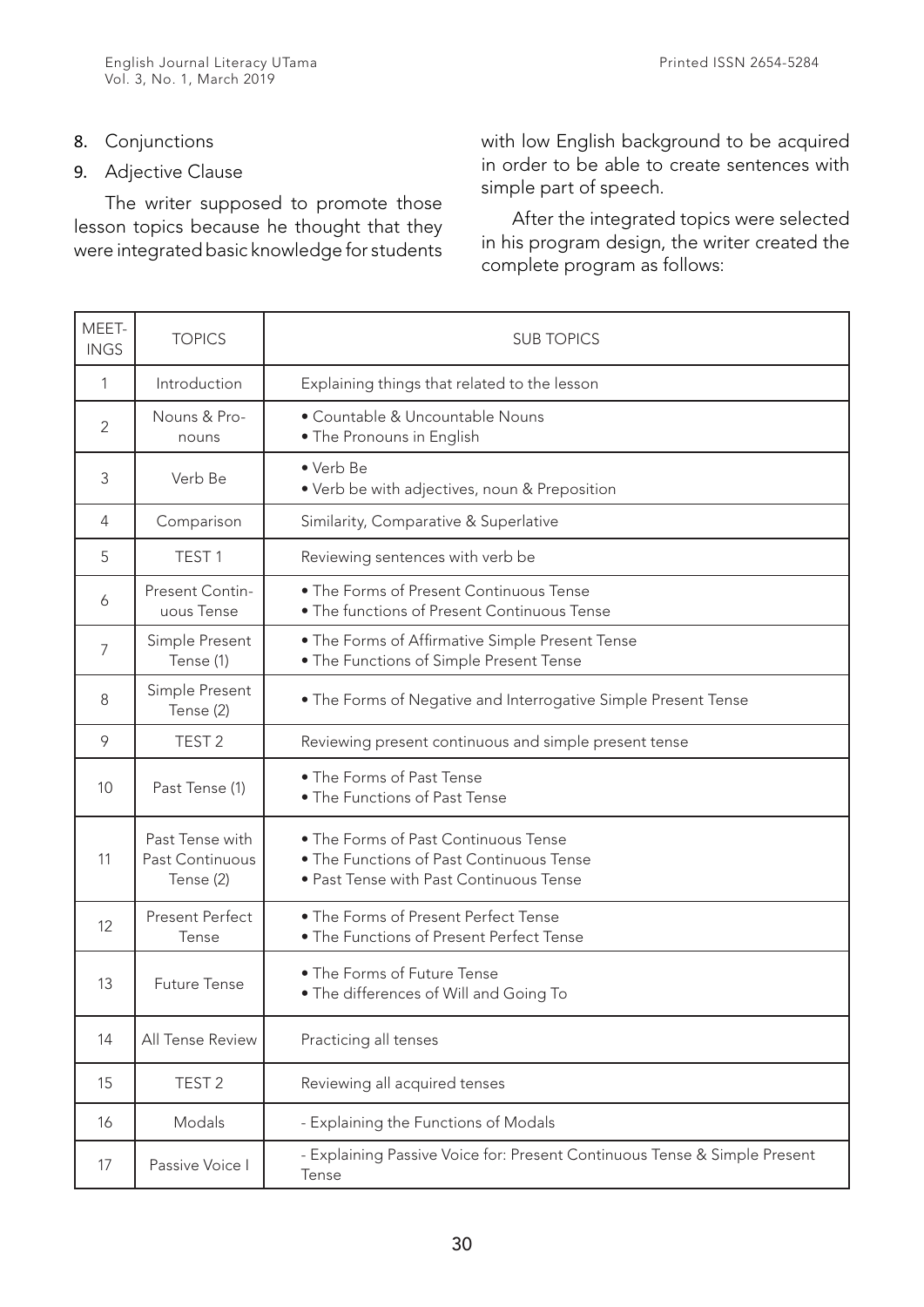| 18 | Passive Voice II       | - Explaining Passive Voice for: Past Tense & Past Continuous Tense           |
|----|------------------------|------------------------------------------------------------------------------|
| 19 | Passive Voice III      | - Explaining Passive Voice for: Present Perfect Tense, Future Tense & Modals |
| 20 | Conjunctions           | • Types of Conjunctions<br>• The Use of Conjunctions                         |
| 21 | <b>Relative Clause</b> | - How to Create Relative Clause for Subject or Object of a Sentence          |
| 22 | Comprehensive<br>Test  | Reviewing all lessons                                                        |

In order to support the application of the program, the writer chose some materials which in his consideration could facilitate the students to acquire knowledge which each lesson topic intended. The materials chosen had elementary to intermediate levels of difficulties.

After all components in the part of the program was ready, the writer then selected participants who were needed in this research. The participants that needed for this research were lecturers and students. The writer chose 3 lecturers included himself to manage the program. The writer and the two other lecturers would present the lesson integrated topics for 23 meetings. These 23 meetings were planned to be packed in two months. The writer and his fellow lecturers decided to conduct the program in June to August 2017 during semester holiday. The writer and his fellow lecturers opened the opportunity for 45 students as participants before June 2017.

In order to join the program, students had to match the qualifications and agreed to have full commitment in this program. The qualifications for this program were: the students had to join a diagnostic test and they had to get score 30 of maximum 100 in this test. If they acquired more than 30 for their scores, they are not qualified to join. The diagnostic material was designed to have the similar contents with all the materials as planned in the lesson topics.

From the diagnostic test the writer could only select 30 qualified student participants to join this program. The participants who agreed to join had understood all the requirements and consequences of this research. It meant that this research had completed the aspect of students' intrinsic motivation because all participants joined this research with no perforce feeling and they joined with the only thought that they could develop their English skills.

The research was conducted at a private university in Bandung. The program was conducted with no connection with the formal English class in that university. The 30 participants were divided into 3 classes and they were taught by the writer and 2 senior teachers who had already been trained for this research. The meetings of the program were held 3 times in a week. The duration of each meeting was 90 minutes. The process of the research activities could be covered in two months.

Since the intention of this research was to gain information about a program to help students with low English background skill to be able to create simple sentence, the writer used observation, questionnaires, and some documents related to the learning process as his instruments to collect the data. Each instrument had their own functions. The observation facilitated the writer to find out the teachers and students' reactions toward the available lesson topics provided in the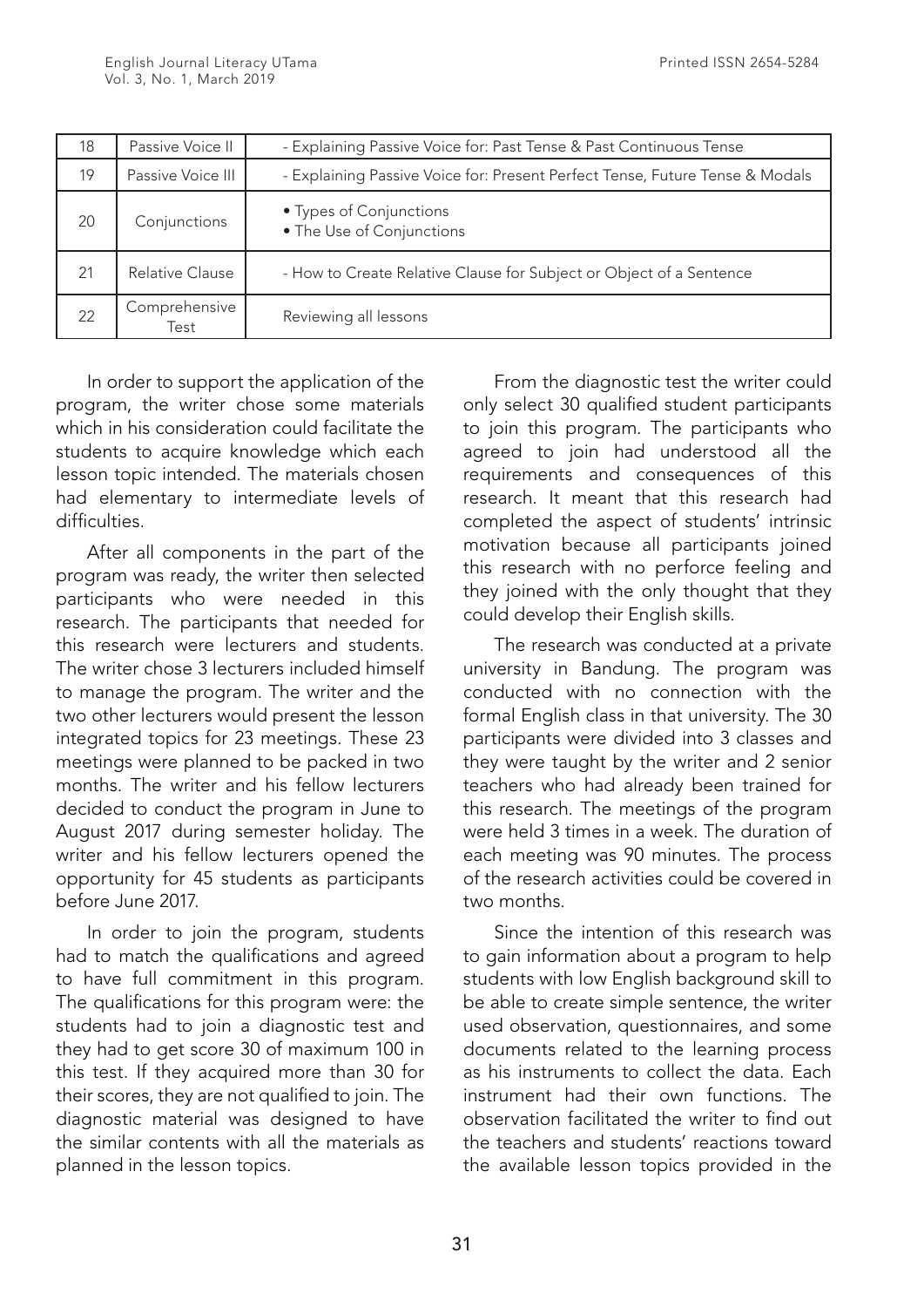program. The questionnaires shared in this research would inform the opinions from both teachers and students about the learning process related to the program. Some related documents showed to the writer all the students' results after they joined the tests which were conducted in this research.

All the instruments using to collect the data of this research were important. The observation and questionnaires instruments had their importance to help the writer find the enjoyment of the program during its application. They also provided the writer with the opinions about the effectiveness of the lesson topics and learning process in supporting the program. Some related documents were considered as the most important in conducting this research. They informed students' achievement after joining this program. It is because the result of students' achievement in this program would give significant information to decide whether this program could be a suitable guidance to be conducted to help students with low English background to be able to create simple sentence.

# RESULT AND DISCUSSION

The diagnostic average score of the 30 participants who joined this test was 28.73. It fulfilled the requirement to place them into the level of foundation or elementary which was needed by this research. The first test which was held in order to measure their

comprehension of simple sentences using verb be informed 73.31 as the average score. The test 2 which was conducted with the aim to find out how good they understood the tenses revealed 54.20 as the average score. While the last test which was considered as the comprehensive test and was meant to get information about all the students' full comprehension of the integrated lesson topics they had acquired, gave 62.37 as the average score. All average scores were taken by generating the total sum of each class and divided into three. The last average score that was held to find out students' comprehension of all topic lessons they have dealt reveals that the lesson topics give significant assist to help them understand how to create simple sentences. It can be concluded from the average score of their comprehensive test which could increase more than a hundred percent.

Based on the interviews and questionnaires which were given to teachers, it was found that actually the program should eliminate some lesson topics which were too complicated for students to comprehend. The lesson topics which need to be eliminated are the topics which impossible to be comprehended by the students before they actually understand completely the lesson topics that are considered to be foundation to help students to understand in producing some basic tenses. After reviewing the data from the interview and questionnaires, the writer revised the program as follows:

| MEET-<br><b>INGS</b> | <b>TOPICS</b>    | <b>SUB TOPICS</b>                                                     |
|----------------------|------------------|-----------------------------------------------------------------------|
|                      | Introduction     | Explaining things that related to the lesson                          |
| $\mathcal{P}$        | Nouns & Pronouns | • Countable & Uncountable Nouns<br>• The Pronouns in English          |
|                      | Verb Be          | Verb Be<br>$\bullet$<br>• Verb be with adjectives, noun & Preposition |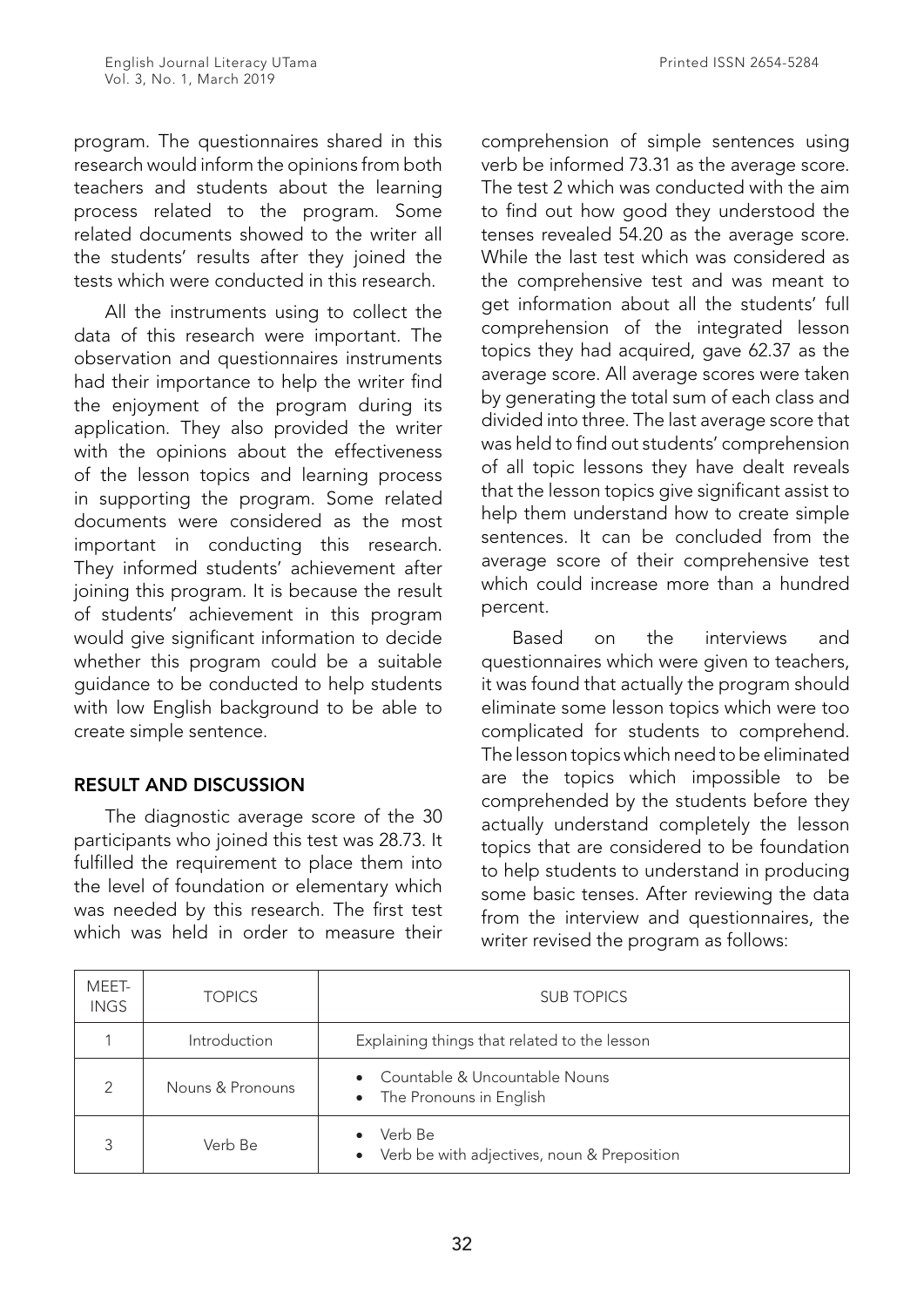| 4             | Comparison                                                       | Similarity, Comparative & Superlative                                                                                              |
|---------------|------------------------------------------------------------------|------------------------------------------------------------------------------------------------------------------------------------|
| 5             | TEST <sub>1</sub>                                                | Reviewing sentences with verb be.                                                                                                  |
| 6             | <b>Present Continuous</b><br>Tense                               | The Forms of Present Continuous Tense<br>The functions of Present Continuous Tense<br>$\bullet$                                    |
| 7             | Simple Present Tense<br>(1)                                      | The Forms of Affirmative Simple Present Tense<br>The Functions of Simple Present Tense                                             |
| 8             | Simple Present Tense<br>(2)                                      | The Forms of Negative and Interrogative Simple Present Tense                                                                       |
| $\mathcal{P}$ | Simple Present Tense<br>(Final Comprehension)                    | More practice                                                                                                                      |
| 10            | TEST <sub>2</sub>                                                | Reviewing present continuous and simple present tense                                                                              |
| 11            | Past Tense (1)                                                   | The Forms of Past Tense<br>The Functions of Past Tense                                                                             |
| 12            | Past Tense with Past<br>Continuous Tense (2)                     | The Forms of Past Continuous Tense<br>$\bullet$<br>The Functions of Past Continuous Tense<br>Past Tense with Past Continuous Tense |
| 13            | Past Tense and Past<br>Continuous tense (Final<br>Comprehension) | More practice                                                                                                                      |
| 14            | <b>Present Perfect Tense</b>                                     | The Forms of Present Perfect Tense<br>$\bullet$<br>The Functions of Present Perfect Tense                                          |
| 15            | <b>Future Tense</b>                                              | The Forms of Future Tense<br>The differences of Will and Going To                                                                  |
| 16            | All Tense Review 1                                               | Practicing all tenses                                                                                                              |
| 17            | All Tense Review 2                                               | Practicing all tenses                                                                                                              |
| 18            | TEST <sub>2</sub>                                                | Reviewing all acquired tenses                                                                                                      |
| 19            | Modals                                                           | Explaining the Functions of Modals                                                                                                 |
| 20            | Conjunctions                                                     | Types of Conjunctions<br>$\bullet$<br>The Use of Conjunctions                                                                      |
| 21            | Comprehensive Test                                               | Reviewing all lessons                                                                                                              |

The data which was acquired from the interview and questionnaires given to the students revealed that most students also think that the lesson topics taught by the teacher help them to understand how to create simple sentences in English step by step. It could occur because in the questionnaire they admitted that they wouldn't understand the next lesson provided if they didn't comprehend the previous one. This case